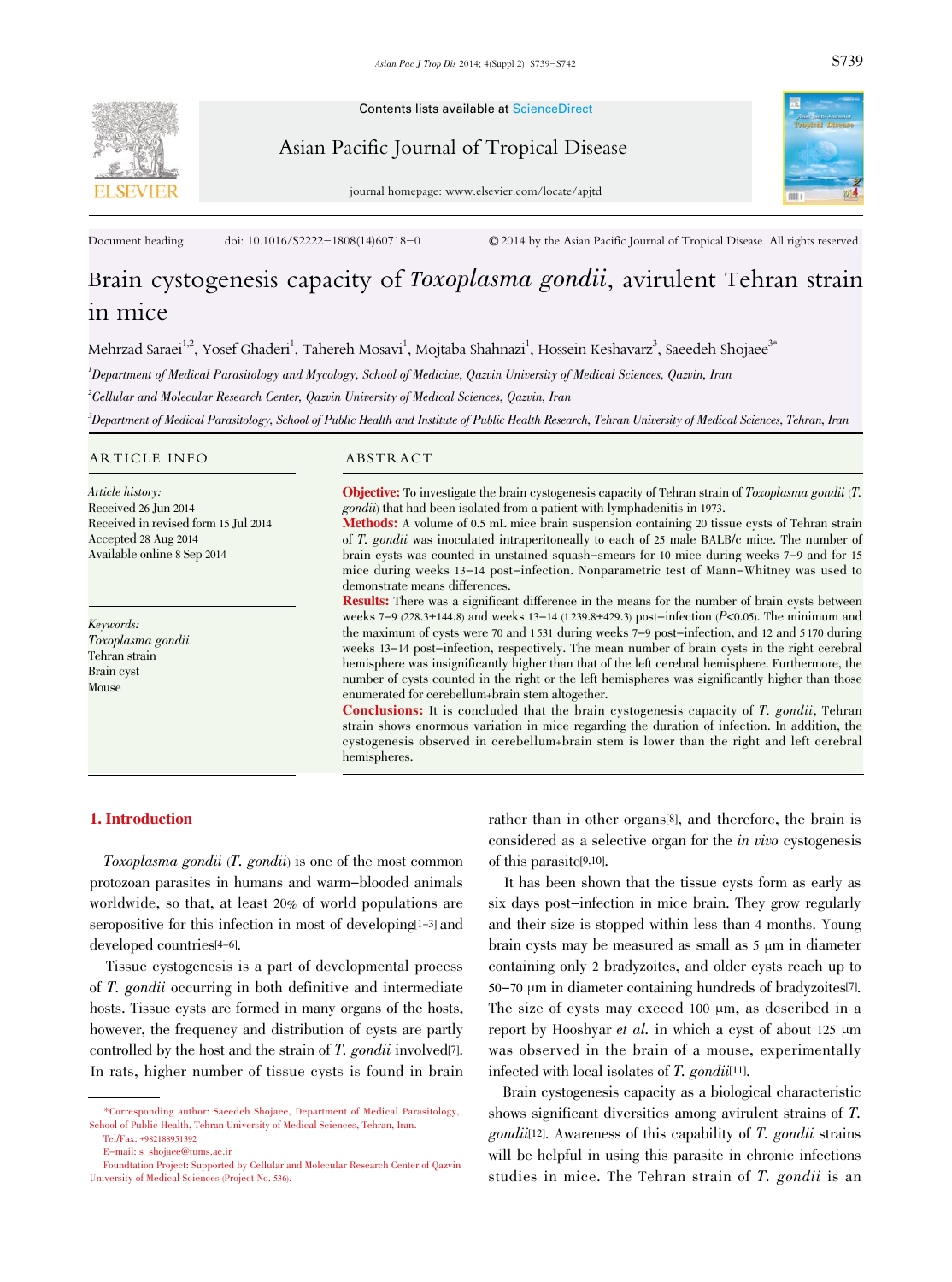avirulent strain isolated by Ghorbani et al. from a patient with lymphadenitis in Tehran, the capital of Iran, in 1973[13]. Since the initial isolation, it is maintained at the Department of Parasitology, Tehran University of Medical Sciences through intraperitoneal passages of brain homogenate containing the tissue cysts of this strain in mice. This strain has been used in a molecular study<sup>[14]</sup>, however, this is the first report concerning the cystogenesis capacity of this strain in the brain of mice.

#### 2. Materials and methods

#### 2.1. Experiment

Brain suspension in saline was prepared from the mice infected with tissue cysts of T. gondii, Tehran strain three months earlier. A volume of 0.5 mL brain suspension containing 20 tissue cysts of Tehran strain was inoculated intraperitoneally to each of 25 male BALB/c mice (animals were seronegative for anti-T. gondii antibodies by Sabin-Feldman dye test)[15]. Mice were purchased from Razi Vaccine and Serum Research Institute and housed in plastic cages with food and water available ad libitum. Ten mice at weeks 7-9 and fifteen mice at weeks 13-14 were deeply anesthetized by intraperitoneal injection of ketamine (150 mg/kg) and xylazine (15 mg/kg), followed by removal of their brains from the skulls. Each brain was divided into 3 sections including, right cerebral hemisphere, left cerebral hemisphere, and the cerebellum+brain stem. Unstained squash-smears were prepared from the whole brains and the numbers of tissue cysts were counted at two magnifications of <sup>100</sup>× and <sup>400</sup>× using light microscopy.

### 2.2 Ethical considerations

The study protocol was approved by the Ethical Review Board of Qazvin University of Medical Sciences, Qazvin, Iran.

# 2.3. Statistical analysis

The data were analyzed by SPSS version 13. Nonparametric test of Mann-Whitney was used to demonstrate means differences. A P-value less than 0.05 was considered as significant.

# 3. Results

The number of tissue cysts in the brain of mice showed remarkable variations. The minimum and maximum number of cysts were 70 and 1 531 at weeks 7-9 post-infection, and

12 and 5170 at weeks 13-14 post-infection, respectively. The frequency distribution of brain cysts in mice with experimental infection to T. gondii, Tehran strain is shown in Table 1.

#### Table 1

Frequency of tissue cysts in brain of 25 BALB/c mice inoculated intraperitoneally with <sup>20</sup> tissue cysts of T. gondii, Tehran strain at weeks 7-9 and 13-14 post-infection.

| Weeks $7-9$ (Group 1) |                     | Weeks $13-14$ (Group 2) |                     |      |              |
|-----------------------|---------------------|-------------------------|---------------------|------|--------------|
| Mice                  | Number of           | Mice                    | Number of           | Mice | Number of    |
|                       | number tissue cysts | number                  | tissue cysts number |      | tissue cysts |
| 1                     | 1531                | 1                       | 112                 | 11   | 476          |
| $\overline{2}$        | 117                 | 2                       | 208                 | 12   | 153          |
| 3                     | 72                  | 3                       | 312                 | 13   | 59           |
| $\overline{4}$        | 87                  | $\overline{4}$          | 302                 | 14   | 12           |
| 5                     | 89                  | 5                       | 2749                | 15   | 5 1 7 0      |
| 6                     | 70                  | 6                       | 549                 |      |              |
| $\overline{7}$        | 86                  | $\overline{7}$          | 660                 |      |              |
| 8                     | 95                  | 8                       | 2992                |      |              |
| 9                     | 55                  | 9                       | 4089                |      |              |
| 10                    | 81                  | 10                      | 754                 |      |              |

There was a significant difference in the means observed for the number of brain cysts between Group 1 and 2  $(P<0.05)$ . The mean±SEM numbers of brain cysts in Group 1 and 2 were  $228.3 \pm 144.8$  and  $1239.8 \pm 429.3$ , respectively.

Overall, the mean number of brain cysts in the right cerebral hemisphere was higher than the left cerebral hemisphere; however the difference was not significant, statistically. On the other hand, the number of tissue cysts in the cerebellum+brain stem was significantly lower than that observed in the right and left cerebral hemispheres  $(P<0.05)$ (Table 2).

#### Table 2

Frequency of tissue cysts in the right cerebral hemisphere, left cerebral hemisphere, and cerebellum+brain stem of 25 BALB/c mice inoculated intraperitoneally with <sup>20</sup> tissue cysts of T. gondii Tehran strain at weeks 7-9 and 13-14 post-infection (mean±SEM).

| Mice brain                | Weeks $7-9$         | Weeks $13-14$       |
|---------------------------|---------------------|---------------------|
|                           | (Group 1)           | (Group 2)           |
| Right cerebral hemisphere | 78.30±40.79         | $625.60 \pm 221.34$ |
| left cerebral hemisphere  | 123.10±88.73        | 427.40±144.83       |
| cerebellum+brain stem     | $26.90 \pm 15.37$   | 186.80±68.59        |
| Total                     | $228.30 \pm 144.80$ | 1239.80±429.30      |



Figure 1. Tissue cysts in a brain squashed smear of BALB/c mouse inoculated intraperitoneally with tissue cysts of T. gondii at week <sup>14</sup> post-infection. Note the larger size (3-4 folds) of brain cysts at magnification 200×.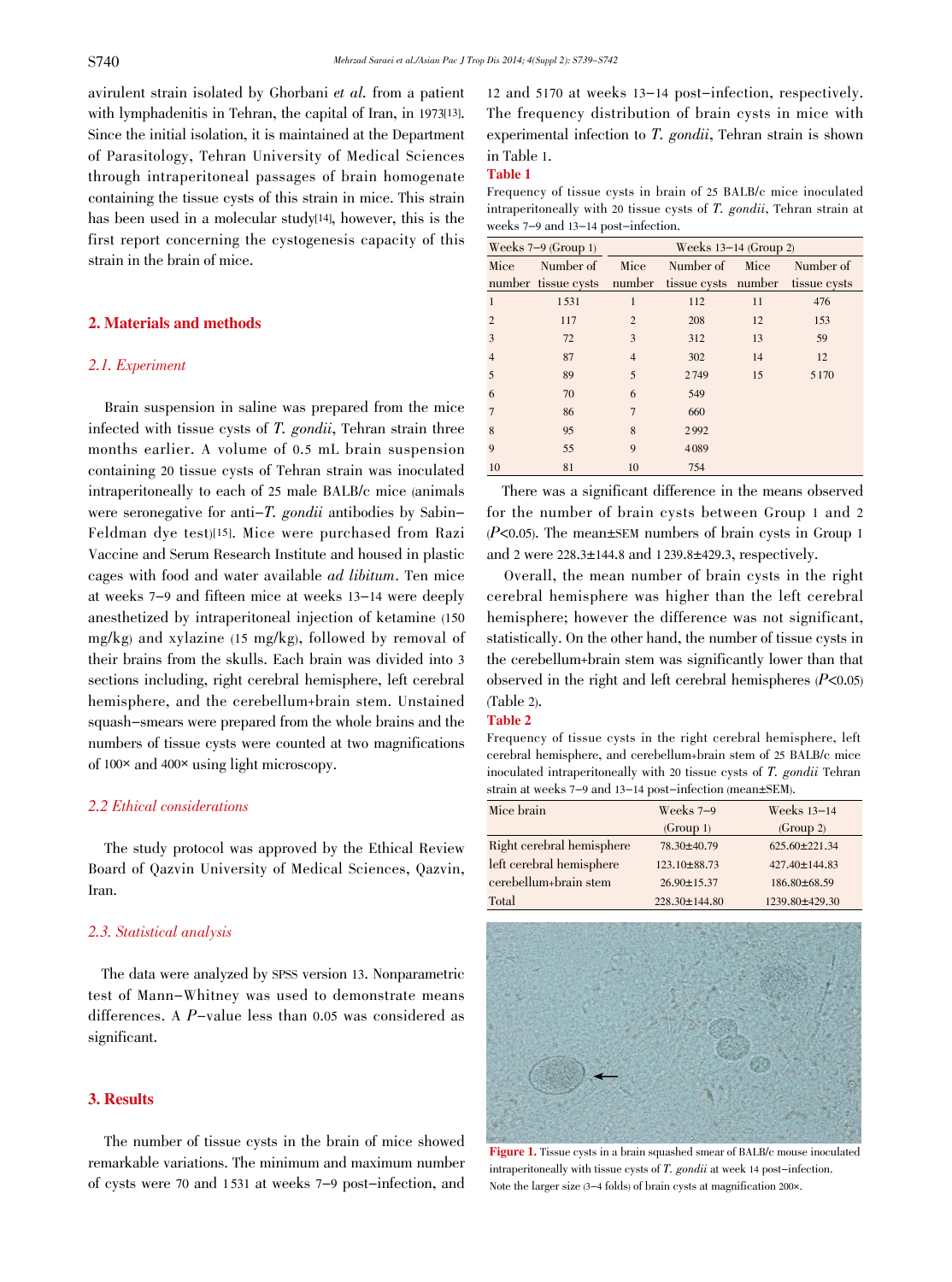The tissue cysts observed microscopically showed different dimensions; so that a difference of 3-4 folds in the diameter of cysts was obvious at weeks 13-14 postinfection (Figure 1).

# 4. Discussion

In the present study, the tissue cysts were observed in the brain of all mice experimentally infected with T. gondii, Tehran strain, however, there was a significant difference in the brain cystogenesis capacity of this strain in mice; despite the similarity in the inoculum size and the number of cysts introduced. The number of tissue cysts in the brain of mice showed differences of 22 and 430 folds between the minimum and maximum number of cysts at weeks 7-9 and at weeks 13-14 post-infection, respectively. The variation in number of brain cysts of T. gondii in mice were also shown by Di Cristina et al., who reported between 150 to 21000 cysts at around day 18 post infection[16].

The frequency of cysts in mice brain varies depending on the strain of mouse, the strain of T. gondii, the route of inoculation, and the number of organisms inoculated[7]. Moreover, there is some evidence to suggest that host genetic determinants play a major role in the production of tissue cysts in mice[17,18]. In a study by Brown et al. it was demonstrated that the Ld gene located on chromosome <sup>17</sup> has a role in resistance against Toxoplasma cysts burden, so that the load of tissue cysts in mice brain with  $Ld$  gene was lower than those without  $Ld$  gene[18]. Metabolic needs of this parasite also affect the stability of tissue cysts in the brain of hosts. For example, the CD73 generated adenosine is involved in the differentiation of T. gondii to lifelong cysts in the central nervous system[9]. The remarkable differences in the frequency of the brain cysts of T. gondii, Tehran strain are probably related to variations observed in the immunity responses of the BALB/c mice against this strain of T. gondii. Our results would suggest that further studies are needed to focus on the immunity response to the Tehran strain of T. gondii and its brain cystogenesis.

In our study, the frequency of tissue cysts in the brain of mice at weeks 13-14 was higher than in 7-9 weeks post-infection. The difference may be related to the new generations of cysts at weeks 13-14 post-infection in some mice. A difference of 3-4 folds in the size of tissue cysts observed in this study could support our opinion. However, the mechanism of regeneration of tissue cysts in mice brain has not been clearly identified. It may occur due to the leak of bradyzoites from intact cysts or the rupture of primary cysts and subsequent generation of tissue cysts[7].

There are several reports wherein the total number of tissue cysts have been counted in the brain of mice

experimentally inoculated with the avirulent cyst-forming strains of T. gondii. In study by Berenreiterová et al., the number of cysts associated with T. gondii, a virulent HIF strain in the brain homogenates of outbred CD1 mice was reported to be between  $140$  and  $2900$  (mean $\pm$ SD=883 $\pm$ 938) at week 18 post-infection, a finding lower than the means obtained for tissue cysts observed in our study (mean±  $SEM=1 239.8 \pm 429.3$  at weeks  $13-14$  post-infection<sup>[19]</sup>. The difference may be related to the strain of T. gondii or time course elapsed following the onset of infection in mice. However, the frequency of brain cysts in the study by Ferguson et al.[12] also mentioned in a review article by Dubey et al.[7], showed a different patterns following <sup>4</sup> weeks intervals. The number of tissue cysts in the brain of CBA/Ca mice inoculated with ME-49 strain, as reported by these researchers, was 3 720, 2 158, 3 133, and 1 538 at weeks 4, 8, 12, and 16 post-infection, respectively[7].

We used squash-smear method for microscopic counting of tissue cysts in the whole brain, which can be considered as a more precise method in comparison with counting of cysts in the samples prepared from brain homogenates[19]. In the latter method, smears are prepared from the brains squished with mortar and pestle, a technique which may lead to disruption of some cysts. Moreover, in this method the number of cysts is enumerated in a small volume of homogenate but is reported as the total number of cysts in the whole brain through calculation, a method which is prone to produce false results due to error source.

Conversely, by the squash-smear method used in our study, the cysts remained intact and the number of cysts was counted in smears prepared from the whole brains, although the method is more time-consuming.

Considering the significant differences found in the number of tissue cysts in mice brain, it seems that the Tehran strain of T. gondii could be considered as a suitable model for demonstrating the behavioral manipulation hypothesis of T. gondii in latent phase of infection. There is a body of recent evidence to suggest that the chronic infections to this parasite may be associated with brain deficiencies such as, behavioral alterations[20], deficits in learning and memory[21], personality changes[22] and as a probable cause of schizophrenia which is a chronic, severe, and disabling brain disorder with uncertain etiology<sup>[23]</sup>. In addition, as the studies on  $T$ , gondii show a growing trend within the recent years in Iran, our results would be helpful for Iranian researchers interested in working in the field of *Toxoplasma* and toxoplasmosis.

Based on our findings, it is concluded that the brain cystogenesis capacity of T. gondii, Tehran strain could demonstrate huge variations among mice with higher activity at weeks 13-14, compared to weeks 7-9, following the onset of infection. In addition, the cystogenesis capacity in cerebellum+brain stem is lower than the right